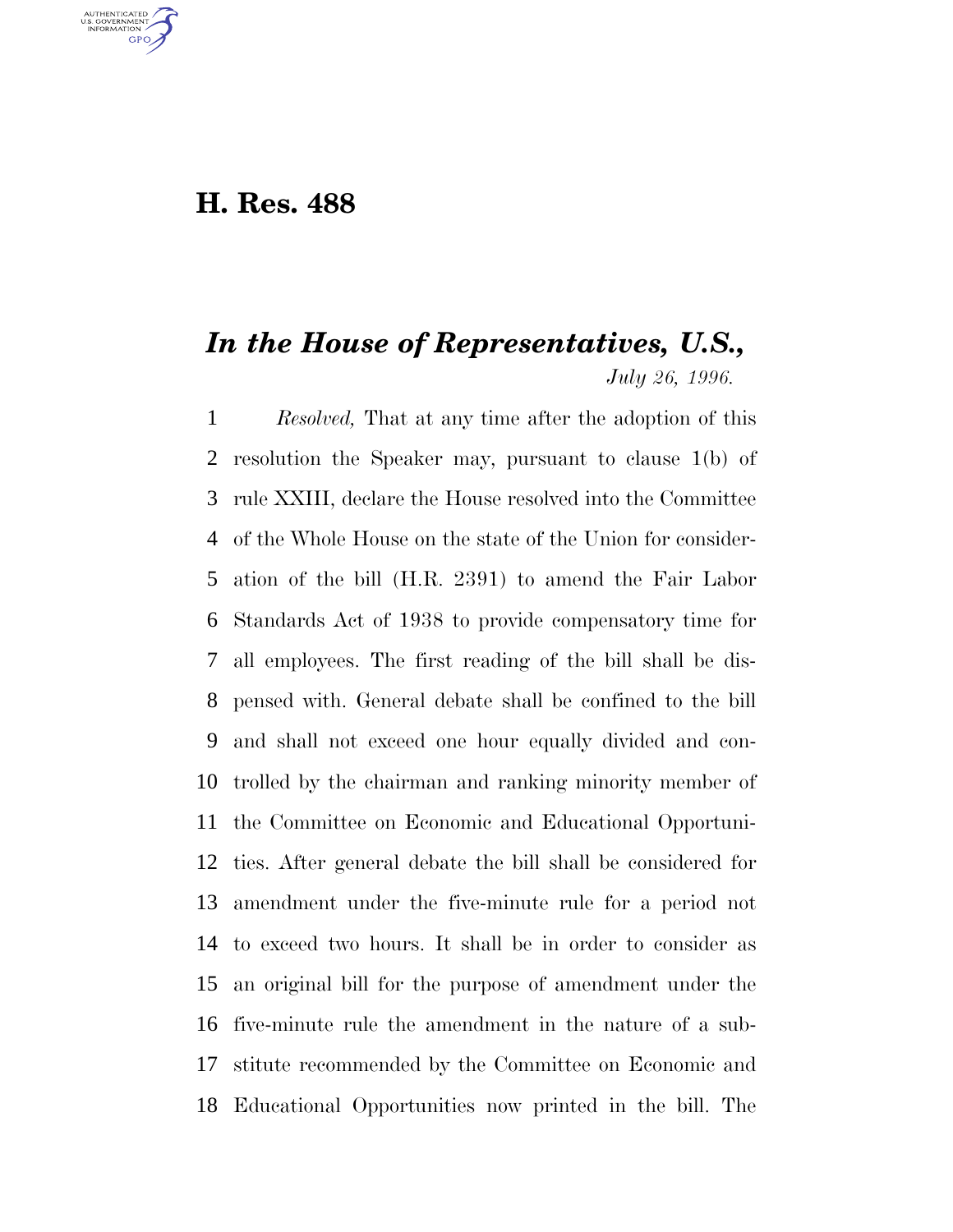committee amendment in the nature of a substitute shall be considered as read. Points of order against the commit- tee amendment in the nature of a substitute for failure to comply with clause 7 of rule XVI are waived. Before consideration of any other amendment it shall be in order to consider the amendment printed in the report of the Committee on Rules accompanying this resolution, if of- fered by Representative Goodling of Pennsylvania or his designee. That amendment shall be considered as read, may amend portions of the bill not yet read, shall be de- batable for ten minutes equally divided and controlled by the proponent and an opponent, shall not be subject to amendment, and shall not be subject to a demand for divi- sion of the question in the House or in the Committee of the Whole. If that amendment is adopted, the commit- tee amendment in the nature of a substitute, as amended, shall be considered as the original bill for the purpose of further amendment. No further amendment to the com- mittee amendment in the nature of a substitute, as amended, shall be in order except those printed in the por- tion of the Congressional Record designated for that pur- pose in clause 6 of rule XXIII. Amendments so printed shall be considered as read. The Chairman of the Commit- tee of the Whole may: (1) postpone until a time during further consideration in the Committee of the Whole a re-